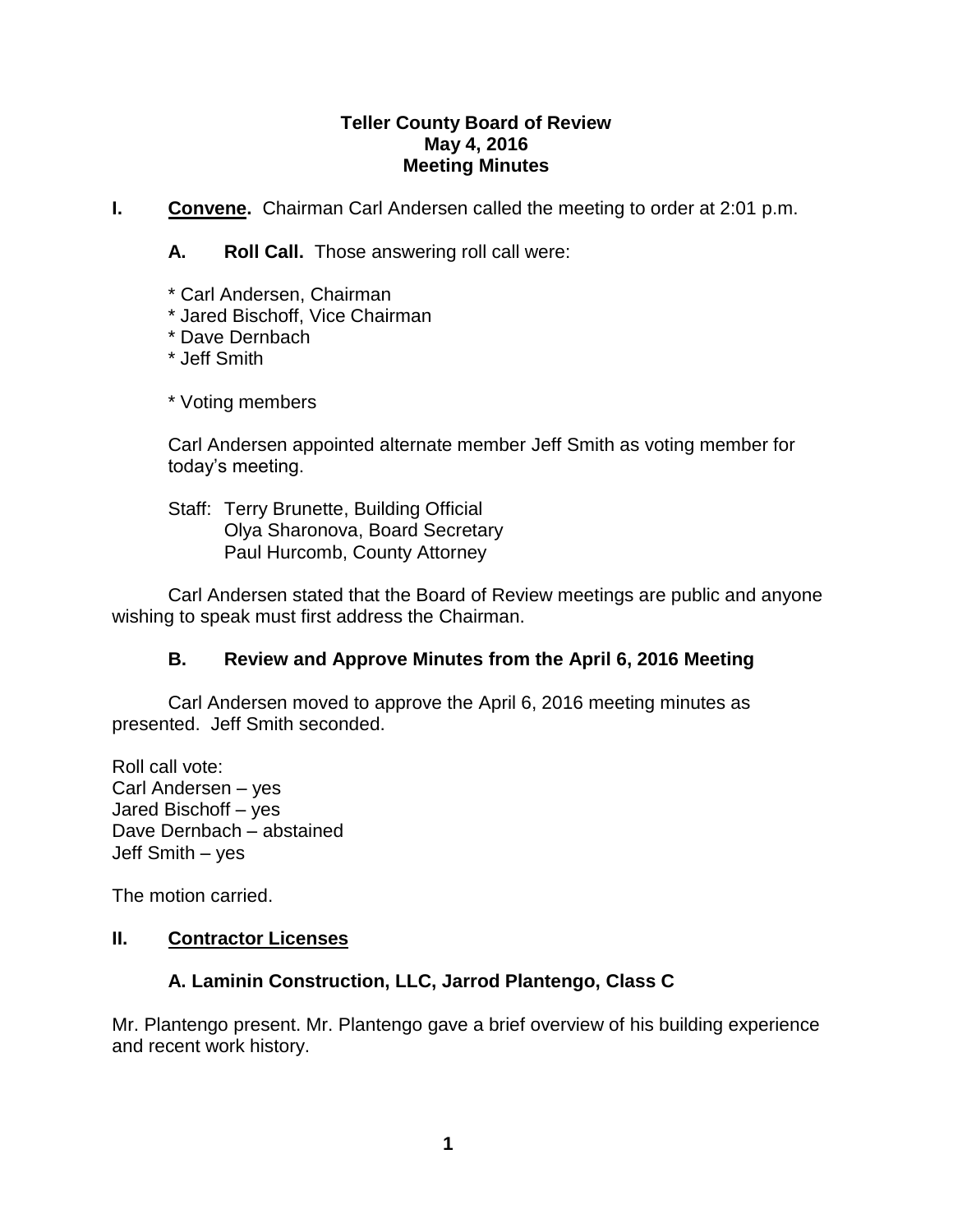There was further discussion between the applicant and the Board. The Board reviewed the submitted packet and asked Mr. Plantengo clarifying questions.

Mr. Plantengo stated that he has been a part of the construction industry since 1999, he started working as a framer and was promoted to a manager and supervised custom built homes. Mr. Plantengo started his company with the main focus on remodel not ground up construction. He holds a Regional Building Department license, and prior to working in Colorado he was a general contractor for years in Idaho.

The Board discussed submitted letters of reference and found the experience to be sufficient for a Class C license.

Carl Andersen opened this matter up for public comment. No public comment. Close public comment.

Paul Hurcomb indicated that the company's official name on record with secretary of state of Colorado is Laminin Construction, LLC with a comma before LLC.

Jeff Smith moved to grant Laminin Construction, LLC with Jarrod Plantengo as the examinee, a Class C license, with the condition that the correct certificate of liability insurance be provided prior to issuance of this license. Dave Dernbach seconded.

Roll call vote: Carl Andersen – yes Jared Bischoff – yes Dave Dernbach – yes Jeff Smith – yes

The motion carried.

## **B. Rampart Enterprises, Inc., Douglas Strecker, Class C**

Mr. Strecker present. Mr. Strecker gave a brief overview of his building experience and recent work history.

There was further discussion between the applicant and the Board. The Board reviewed the submitted packet and asked Mr. Strecker clarifying questions.

Mr. Strecker stated that his experience began in Washington State building spec homes. He moved to Colorado Springs in 2000 and since then built over 60 custom homes. Mr. Strecker currently has a custom home project in Divide. His company specializes in custom single family residences.